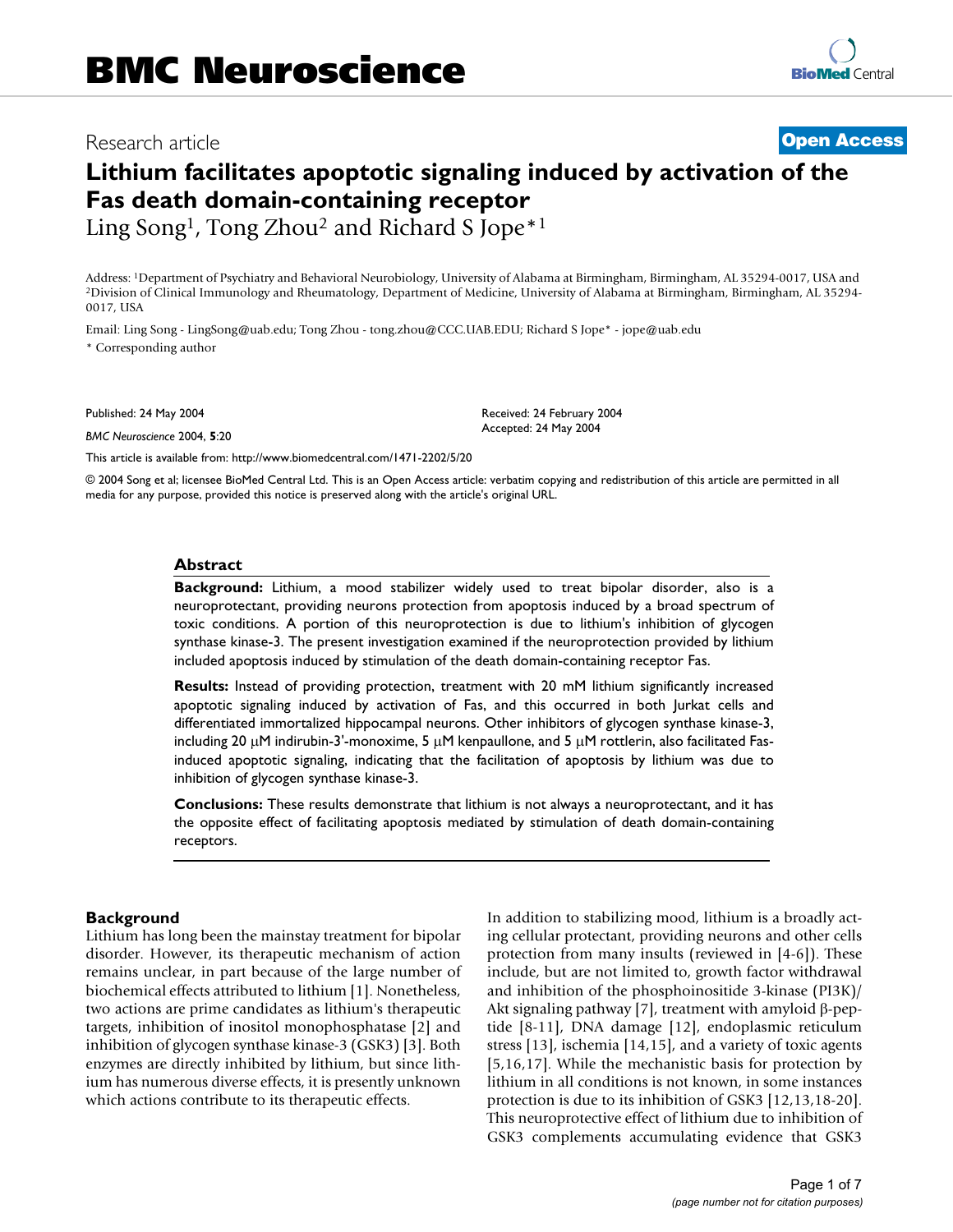promotes apoptosis in a large number of conditions (reviewed in [4]). Regardless of the mechanism, the broad neuroprotective capacity of lithium has led many investigators to suggest the possibility that the therapeutic use of lithium be expanded from mood disorders to also include neurodegenerative conditions where lithium may be able to retard neuronal dysfunction and death.

Conspicuously absent from reports of lithium's protective effects are studies of neuronal apoptosis induced by activation of death domain-containing receptors, such as Fas (also called CD95) and the receptor for tumor necrosis factor-α (TNFα). These receptors contain an intracellular death domain motif that is required for stimulating apoptosis, a major function of these receptors that is initiated through activation of intracellular proteins and proceeds to caspase-3 activation [21]. Interestingly, several years ago lithium was reported to promote the cytotoxic actions of TNFα [22-24], indicating that lithium's influence on neuronal responses to stimulation of death domain-containing receptors may differ from other conditions in which lithium affords neuroprotection.

<span id="page-1-0"></span>Therefore, this study examined the effects of lithium on the activation of apoptotic signaling induced by stimulation of the death domain-containing receptor Fas in two types of cells, Jurkat cells and immortalized mouse hippocampal neurons that were differentiated to a neuronal phenotype. In both cell types, 20 mM lithium significantly increased caspase-3 activation following stimulation of Fas. These results demonstrate that in contrast to many other modes of cell death, lithium is not protective following Fas activation, but conversely promotes apoptosis.

## **Results**

## *Lithium potentiates apoptosis stimulated by Fas in Jurkat cells*

Jurkat cells were used initially to test if lithium modulates apoptotic signaling induced by activation of Fas. Immunoblots of active caspase-3 and of a poly(ADP-ribose) polymerase (PARP) 85 kDa cleavage product, which is generated by caspase-3-mediated proteolysis, provided indicators of activation of apoptotic signaling. Treatment with an agonistic anti-Fas antibody (5 to 50 ng/ml) caused concentration-dependent increases in active caspase-3 (Fig. [1](#page-1-0)A) and cleaved PARP (Fig. [1B](#page-1-0)). Since the Ki of lithium's inhibitory effect on GSK3 is approximately 2 mM, a concentration of 20 mM lithium was used to achieve 80–90% inhibition as indicated by previously published concentration-response studies [3]. Pretreatment with 20 mM lithium (30 min) potentiated Fasinduced caspase-3 activation by 5.8-fold at the lowest concentration of agonistic Fas antibody. PARP cleavage induced by stimulation of Fas also was potentiated by lithium, with the greatest potentiation evident at the lowest concentration of agonistic Fas antibody. Treatment with lithium alone caused no activation of caspase-3 or PARP cleavage. Thus, lithium treatment facilitated Fasmediated activation of apoptotic signaling, having the greatest effects at sub-maximal concentrations of Fas antibody.



## **Figure 1**

Lithium promotes apoptotic signaling mediated by Fas in Jurkat cells. Jurkat cells were pretreated with 20 mM lithium for 30 min as indicated, followed by treatment with an agonistic anti-Fas antibody (5, 10, 20, or 50 ng/ml). After 24 hr, immunoblots were used to detect (A) active caspase-3, and (B) cleaved PARP. Densitometry was used to measure immunoreactive bands and the ratios of the responses in the presence and absence of lithium were calculated (shown under the immunoblots; Mean  $±$  SEM; n = 3).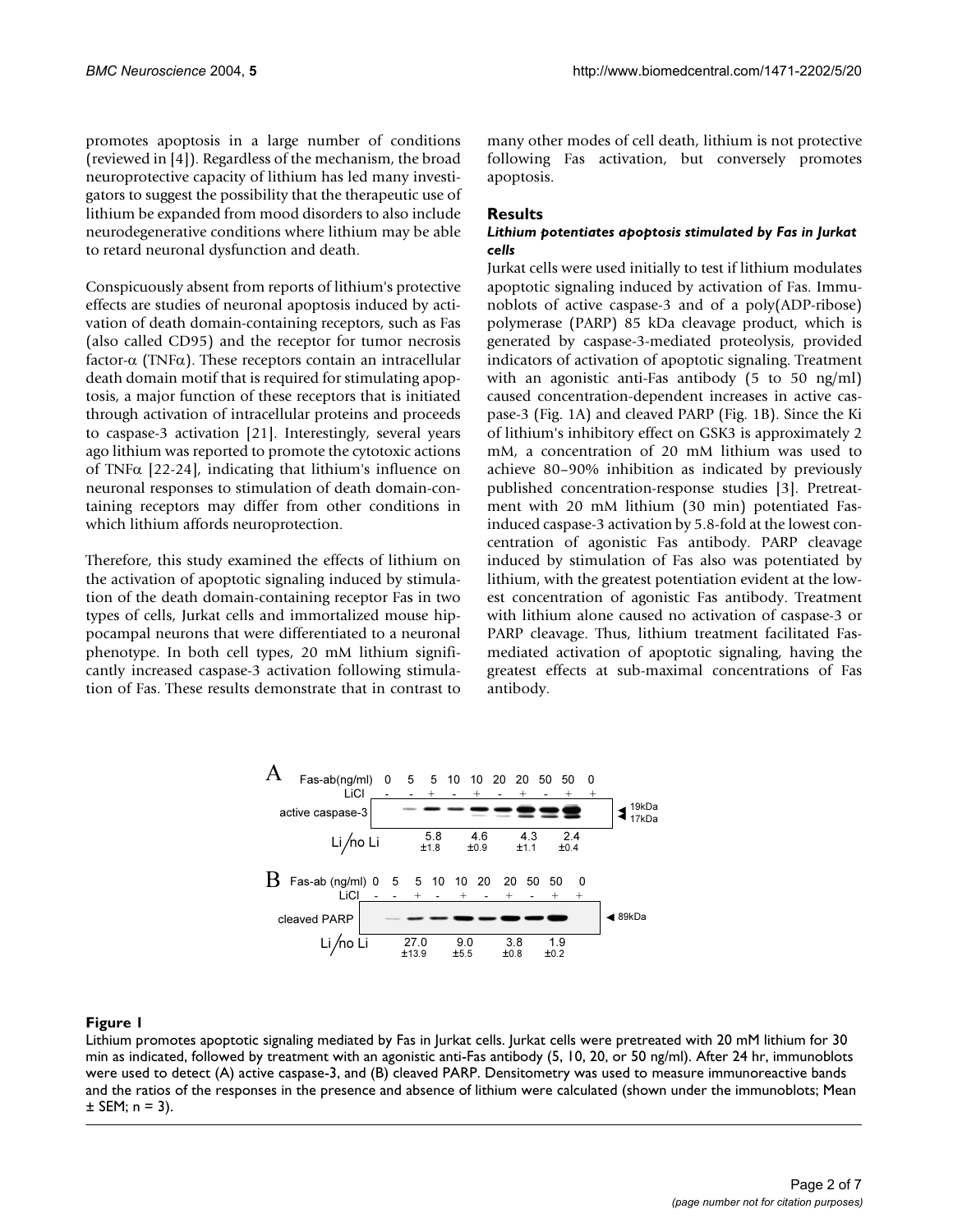

## **Figure 2**

Lithium promotes Fas-induced apoptosis in Jurkat cells. Flow cytometry with propidium iodide was used to identify apoptotic cells 4, 7, and 11 hr after treatment with anti-Fas (20 ng/ml) in the absence (top row) or presence (bottom row) of 20 mM lithium.

Flow cytometry was used to quantitate the time-dependence of Jurkat cell death caused by Fas stimulation in the absence and presence of lithium (Fig. 2). Stimulation of Fas caused a time-dependent increase in the number of apoptotic cells, and lithium treatment approximately doubled Fas-induced apoptosis at all times measured. Thus, lithium promoted apoptosis induced by stimulation of Fas death domain-containing receptors in Jurkat cells.

## *Lithium promotes Fas signaling in hippocampal neurons*

The next goal was to identify a neuronal model system in which Fas-stimulated apoptosis could be investigated, because few cultured neuronal cell lines express the appropriate receptors and signaling activities. Preliminary experiments showed that differentiated immortalized hippocampal neurons responded to Fas stimulation with caspase-3 activation and cell death, therefore these cells were used to test if lithium modulated this response.

Treatment of differentiated immortalized hippocampal neurons with an agonistic anti-Fas antibody (1 µg/ml), in the absence or presence of 20 mM lithium caused a timedependent activation of caspase-3 (Fig. [3](#page-3-0)A) and of PARP proteolysis (Fig. [3B](#page-3-0)). Both of these apoptotic responses to stimulation of Fas were increased by treatment with 20 mM lithium (Fig. [3\)](#page-3-0), whereas lithium alone had no effect on these parameters. As indicated by the values given below the western blots, lithium treatment increased Fasinduced caspase-3 activation by approximately two-fold throughout the experimental time course.

## *Inhibition of GSK3 facilitates Fas-induced apoptosis activation*

The two predominantly studied actions of lithium are inositol depletion and inhibition of GSK3. Therefore, we examined if either of these two actions could account for lithium's facilitation of Fas-induced apoptosis. Inhibition of inositol monophosphatase by lithium could conceivably result in depletion of inositol [25] which might facilitate Fas-induced apoptosis. To test this, cells were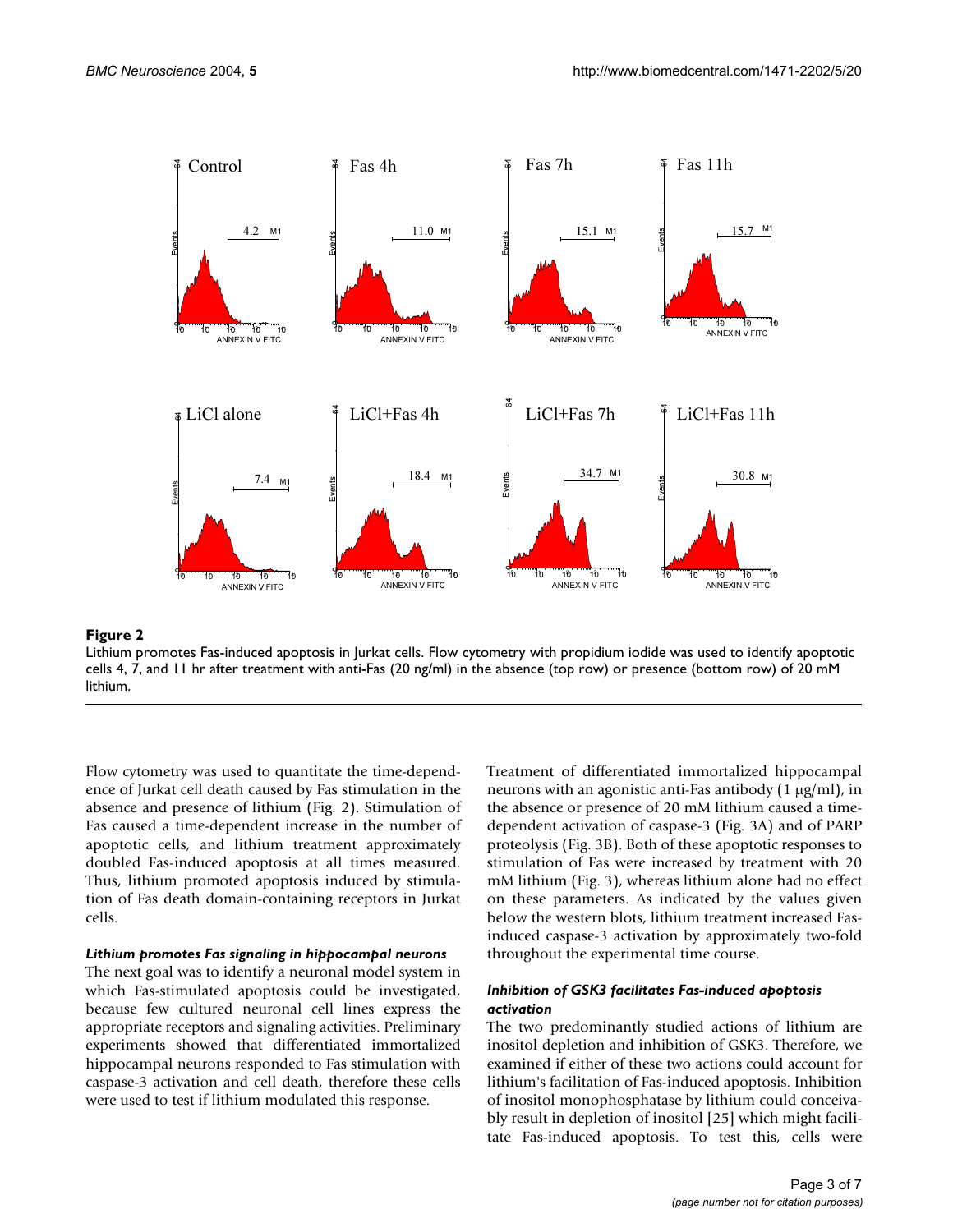<span id="page-3-0"></span>

#### **Figure 3** Lithium promotes apoptotic signaling mediated by Fas in differentiated immortalized hippocampal neurons

Lithium promotes apoptotic signaling mediated by Fas in differentiated immortalized hippocampal neurons. Differentiated immortalized hippocampal neurons were pretreated with 20 mM lithium for 30 min as indicated, followed by treatment with an agonistic anti-Fas antibody (10 µg/ml). Immunoblots were used to measure the time-dependent (A) activation of caspase-3, and (B) PARP cleavage. Ratios of the responses in the presence and absence of lithium are shown under the immunoblots (Mean ± SEM; n = 3–5).

pretreated with 20 mM myo-inositol to eliminate any potential inositol depletion. This treatment had no effect on Fas-induced apoptotic signaling in the presence or absence of lithium (Fig. 4A), indicating that inositol depletion did not account for the facilitation of caspase-3 activation caused by lithium.

To test if Fas-induced apoptosis was facilitated by lithium's inhibition of GSK3, additional GSK3 inhibitors were tested, including 20 µM indirubin-3'-monoxime [26], 5  $\mu$ M kenpaullone [27], and 5  $\mu$ M rottlerin [28]. As with lithium, to varying degrees each of these GSK3 inhibitors also increased Fas-induced caspase-3 activation and PARP proteolysis in both Jurkat cells and differentiated hippocampal cells (Fig. 4B). These findings indicate that inhibition of GSK3 facilitates Fas-induced caspase activation.

#### **Discussion**

The results of this study demonstrate for the first time that lithium and other GSK3 inhibitors promote death domain-containing receptor-mediated apoptosis in neural cells, and that Fas-mediated apoptotic signaling is facilitated by lithium. Thus, in contrast to much current literature, lithium is not always neuroprotective and GSK3 is not always pro-apoptotic.

Lithium facilitated apoptotic signaling induced by stimulation of Fas, and this facilitation by lithium occurred in two dissimilar types of cells, Jurkat cells and differentiated hippocampal neurons. These findings extend to Fas, and to neurons, previous reports that lithium promotes TNFαinduced cytotoxicity [22-24,29]. Lithium and another specific inhibitor of GSK3 also recently were reported to enhance apoptosis induced by tumor necrosis factorrelated apoptosis-inducing ligand (TRAIL) in human prostate cancer cell lines [30]. Taken together, it is evident that apoptosis induced by activation of death domaincontaining receptors is facilitated by lithium, as opposed to the protective action of lithium in many other conditions. For example, pretreatment with a high concentration of lithium (10 to 30 mM) previously was reported to protect cells from apoptosis and/or loss of viability caused by amyloid β-peptide [8,11], withdrawal of nerve growth factor [31], DNA damage [12], hypoxia [32], trophic factor withdrawal [33,34], hypertonic stress [35], potassiumwithdrawal or inhibition of PI3K [36], endoplasmic reticulum stress [13], platelet activating factor [37], rotenone, and 1-methyl-4-phenylpyridinium (MPP) [17]. This different effect of lithium among apoptotic conditions is likely related to the mechanisms mediating the two major classes of apoptosis: intrinsic and extrinsic apoptosis [38]. Many, if not all, of the conditions in which lithium is protective appear to activate the intrinsic apoptotic signaling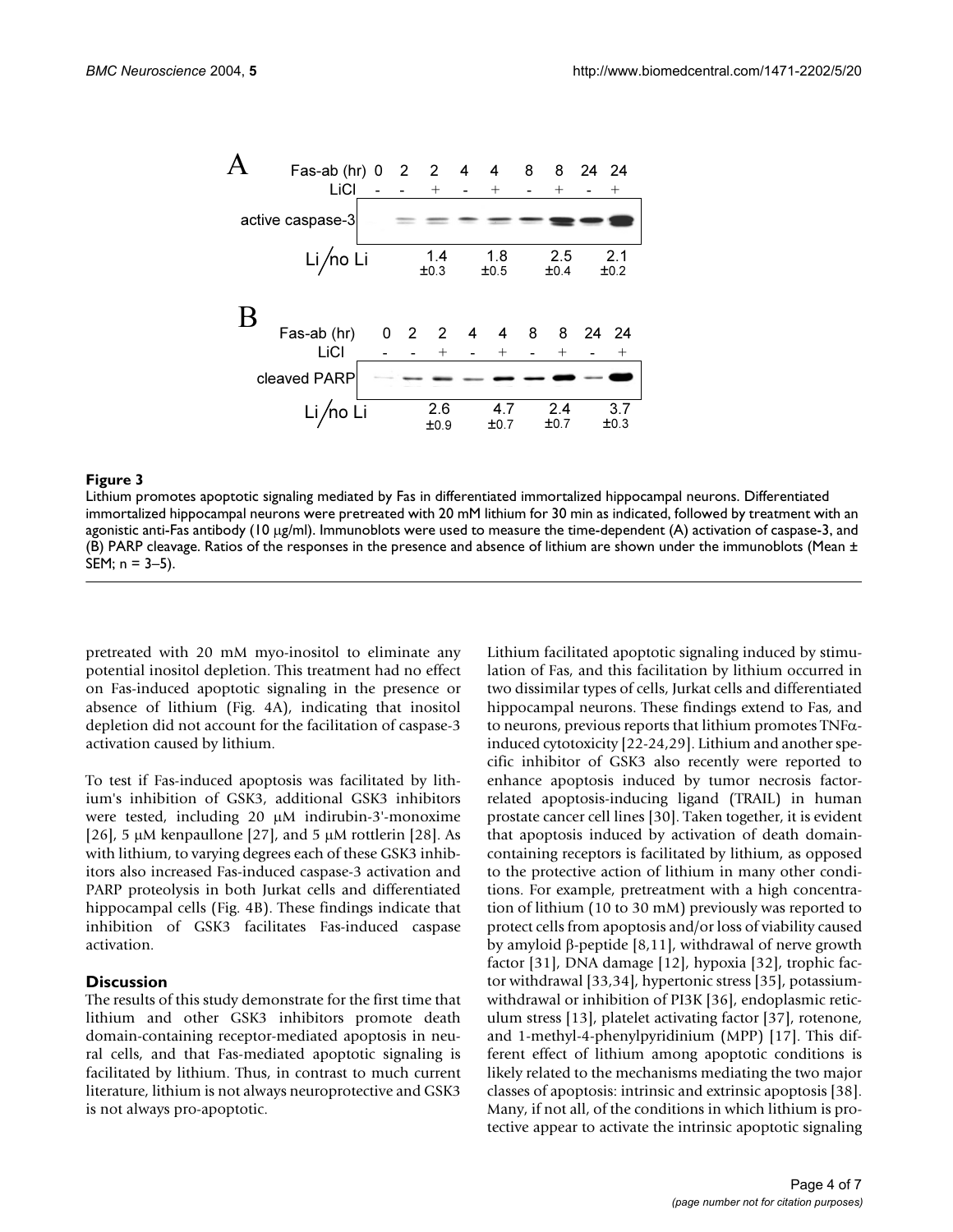

#### Figure 4

GSK3 inhibitors facilitate Fas-induced apoptosis. (A) Differentiated immortalized hippocampal neurons were pretreated for 30 min with 20 mM lithium, with or without 20 mM myo-inositol, and active caspase-3 and proteolyzed PARP were measured 24 hr with or without Fas stimulation. (B) In Jurkat cells and differentiated immortalized hippocampal neurons, activation of caspase-3 and PARP cleavage induced by Fas stimulation were facilitated following 30 min pretreatment with 20 mM lithium, 5 µM rottlerin (Rott), 20 µM indirubin-3'-monoxime (Ind), or 5 µM kenpaullone (Ken).

pathway. In contrast, the extrinsic apoptosis pathway is induced by activation of Fas, TRAIL, and TNFα receptors. The fundamental differences in these apoptotic mechanisms appear linked to the differential effects of lithium.

The mechanism by which lithium promotes the cytotoxicity caused by stimulation of Fas appears due to inhibition of GSK3 because other GSK3 inhibitors had the same effect. This is in accordance with the conclusions that lithium's inhibition of GSK3 facilitates apoptosis induced by TRAIL [30] and by TNF $\alpha$  [39], and that TNF $\alpha$ -induced hepatotoxicity was potentiated by elimination of GSK3β or treatment with lithium [40]. However, other investigators concluded that lithium's facilitation of TNFα-induced apoptosis was independent of GSK3 inhibition [29]. In contrast with our findings, Schotte et al [29] reported that in stable lines of fibrosarcoma cells transfected with Fas there was no potentiation by lithium of agonistic anti-Fasinduced cell death. Whether this difference from our results is caused by different cell types, over-expressed Fas, or other reasons is unknown. We speculate that since we observed the greatest effects of lithium at sub-maximal activation of Fas, facilitation by lithium might be difficult to detect in cells overexpressing Fas.

These results indicate that GSK3 attenuates extrinsic apoptosis, and that lithium and other GSK3 inhibitors block this effect to promote extrinsic apoptosis. As a corollary, this raises the question of whether or not such an action of lithium could occur in vivo in humans treated with therapeutic concentrations of lithium. Initially, when lithium's direct inhibition of GSK3 was described [3] investigators were skeptical that this could have any therapeutic relevance because the Ki for inhibition is about 2 mM, much above the therapeutic level of near 1 mM. However, lithium has the intriguing ability to inhibit GSK3 in two ways in vivo. First it causes direct inhibition. Second, this direct inhibition at a low concentration is amplified in vivo after chronic lithium treatment by an increase in the inhibitory serine-phosphorylation of GSK3 [41]. These dual mechanisms were recently reviewed [6]. The mechanism for this dual inhibition was recently proposed by Klein's group to be due to regulation of phosphatases acting on GSK3 [42]. Therefore, although high lithium concentrations are necessary to cause substantial inhibition of GSK3 in acute in vitro experiments, the effects of lower lithium levels achieved in vivo after chronic administration are amplified by this mechanism. If this amplification mechanism contributes to lithium's inhibition of GSK3 in vivo, and inhibition of GSK3 occurs to a signifi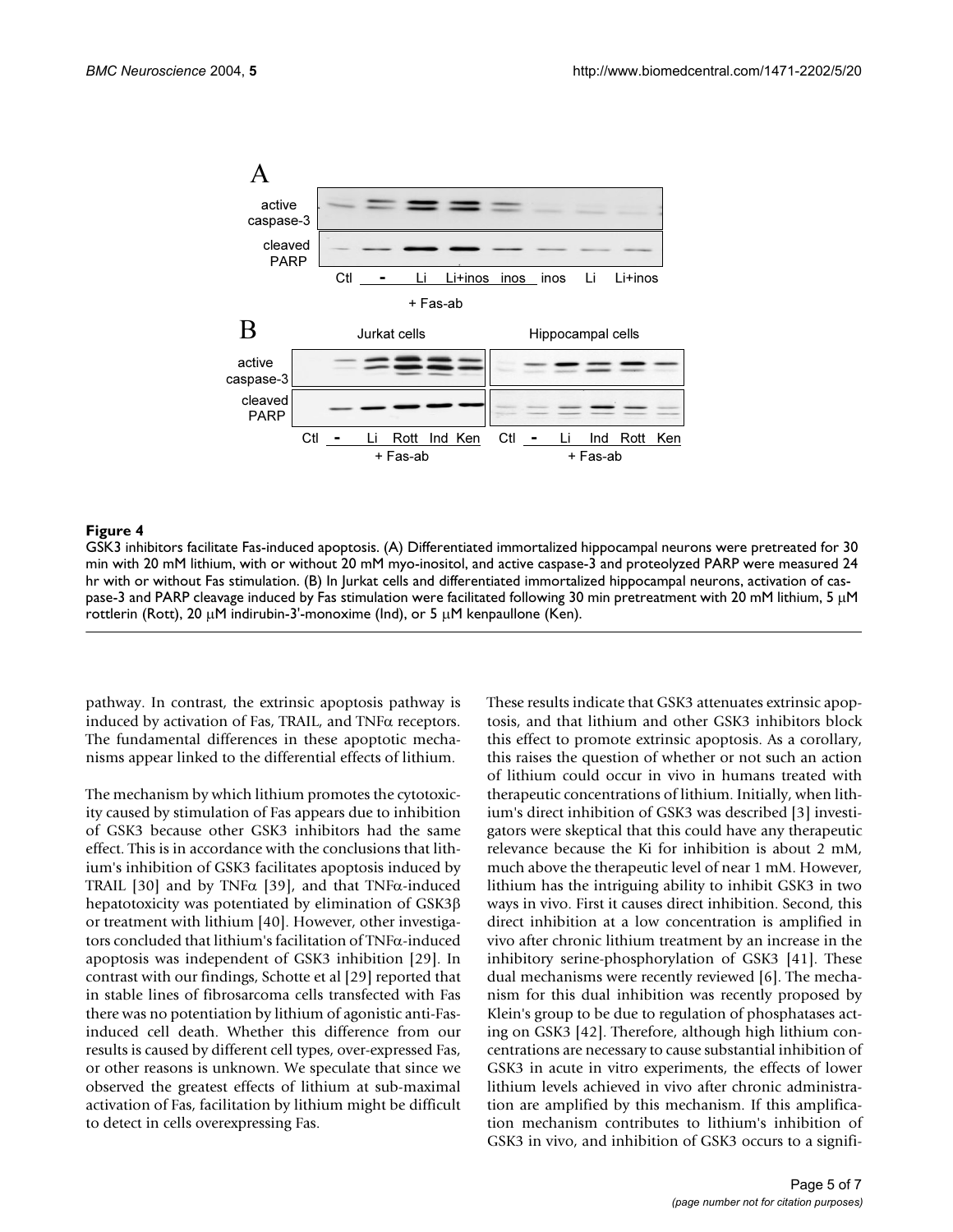cant extent in vivo with a therapeutically relevant concentration of lithium, then the same rationale suggests that lithium also may facilitate extrinsic apoptosis in vivo dependent on the magnitude of inhibition of GSK3 that is necessary for this effect.

#### **Conclusions**

These experiments demonstrated that lithium facilitates Fas-induced apoptotic signaling in Jurkat cells and in differentiated hippocampal neurons. Along with previous reports that lithium potentiates apoptosis induced by TNF $\alpha$  or TRAIL, it may be possible to generalize that lithium facilitates extrinsic apoptotic signaling by death domain-containing receptors, as opposed to its protective capacity in intrinsic apoptosis. This fundamental difference may be due to the roles of GSK3 in these signaling pathways, specifically its inhibition of NFκB which is particularly important in counteracting the extrinsic apoptotic signaling [40], and the promotion by GSK3 of intrinsic apoptotic signaling. This action of lithium may need to be taken into consideration when lithium is proposed for use as a neuroprotectant. For example in Alzheimer's disease, whereas lithium is protective against the actions of  $\text{A}\beta$  [8-11], there is also much evidence of inflammation [43] which may be exacerbated by lithium's potentiation of signaling induced by stimulation of death domain-containing receptors. Future investigations will need to examine if this occurs in the central nervous system and with therapeutic levels of lithium.

#### **Methods**

Jurkat cells were grown in RPMI 1640 medium (Cellgro, Herndon, VA) supplemented with 10% fetal bovine serum, 2 mM L-glutamine, 100 U/ml penicillin and 100 µg/ml streptomycin. Immortalized hippocampal neurons [44] (generously provided by Dr. M. F. Mehler, Albert Einstein College of Medicine) were differentiated by incubation for 6 days at 39°C in Neurobasal media containing B-27 supplement [45] prior to experimental manipulations. Where indicated, cells were treated with 20 mM LiCl, 20 µM indirubin-3'-monoxime (Alexis Biochemicals, San Diego, CA), 5 µM kenpaullone (Sigma), 5 µM rottlerin (Calbiochem, La Jolla, CA), and the indicated amounts of agonistic anti-Fas antibody (anti-human Fas was from Upstate Biotech, Lake Placid, NY, and antimouse Fas was from Pharmingen, San Diego, CA). Cells were harvested and immunoblots were prepared as described previously [13] using antibodies to proteolyzed PARP 85 kDa fragment (PharMingen/Transduction Laboratories, San Diego, CA), and anti-active casapse-3 (Cell Signaling, Beverly, MA). Flow cytometry with propidium iodide was carried out as described previously [46].

#### **Authors' contributions**

LS carried out all of the experiments. TZ and RSJ conceived, designed, and analyzed the experiments. All authors read and approved the final manuscript.

#### **Acknowledgements**

This research was supported by grants from the National Institutes of Health.

#### **References**

- 1. Jope RS: **[Anti-bipolar therapy: mechanism of action of](http://www.ncbi.nlm.nih.gov/entrez/query.fcgi?cmd=Retrieve&db=PubMed&dopt=Abstract&list_uids=10.1038/sj.mp.4000494) [lithium](http://www.ncbi.nlm.nih.gov/entrez/query.fcgi?cmd=Retrieve&db=PubMed&dopt=Abstract&list_uids=10.1038/sj.mp.4000494)[.](http://www.ncbi.nlm.nih.gov/entrez/query.fcgi?cmd=Retrieve&db=PubMed&dopt=Abstract&list_uids=10208444)** *Mol Psychiatry* 1999, **4:**117-128.
- 2. Hallcher LM, Sherman WR: **[The effects of lithium ion and other](http://www.ncbi.nlm.nih.gov/entrez/query.fcgi?cmd=Retrieve&db=PubMed&dopt=Abstract&list_uids=6253491) [agents on the activity of myo-inositol-1-phosphatase from](http://www.ncbi.nlm.nih.gov/entrez/query.fcgi?cmd=Retrieve&db=PubMed&dopt=Abstract&list_uids=6253491) [bovine brain.](http://www.ncbi.nlm.nih.gov/entrez/query.fcgi?cmd=Retrieve&db=PubMed&dopt=Abstract&list_uids=6253491)** *J Biol Chem* 1980, **255:**10896-10901.
- 3. Klein PS, Melton DA: **[A molecular mechanism for the effect of](http://www.ncbi.nlm.nih.gov/entrez/query.fcgi?cmd=Retrieve&db=PubMed&dopt=Abstract&list_uids=10.1073/pnas.93.16.8455) [lithium on development](http://www.ncbi.nlm.nih.gov/entrez/query.fcgi?cmd=Retrieve&db=PubMed&dopt=Abstract&list_uids=10.1073/pnas.93.16.8455)[.](http://www.ncbi.nlm.nih.gov/entrez/query.fcgi?cmd=Retrieve&db=PubMed&dopt=Abstract&list_uids=8710892)** *Proc Natl Acad Sci USA* 1996, **93:**8455-8459.
- 4. Grimes CA, Jope RS: **The multi-faceted roles of glycogen synthase kinase-3**β **[in cellular signaling](http://www.ncbi.nlm.nih.gov/entrez/query.fcgi?cmd=Retrieve&db=PubMed&dopt=Abstract&list_uids=10.1016/S0301-0082(01)00011-9)[.](http://www.ncbi.nlm.nih.gov/entrez/query.fcgi?cmd=Retrieve&db=PubMed&dopt=Abstract&list_uids=11527574)** *Prog Neurobiol* 2001, **65:**391-426.
- 5. Chuang DM, Chen RW, Chalecka-Franaszek E, Ren M, Hashimoto R, Senatorov V, Kanai H, Hough C, Hiroi T, Leeds P: **[Neuroprotective](http://www.ncbi.nlm.nih.gov/entrez/query.fcgi?cmd=Retrieve&db=PubMed&dopt=Abstract&list_uids=10.1034/j.1399-5618.2002.01179.x) [effects of lithium in cultured cells and animal models of](http://www.ncbi.nlm.nih.gov/entrez/query.fcgi?cmd=Retrieve&db=PubMed&dopt=Abstract&list_uids=10.1034/j.1399-5618.2002.01179.x) [diseases](http://www.ncbi.nlm.nih.gov/entrez/query.fcgi?cmd=Retrieve&db=PubMed&dopt=Abstract&list_uids=10.1034/j.1399-5618.2002.01179.x)[.](http://www.ncbi.nlm.nih.gov/entrez/query.fcgi?cmd=Retrieve&db=PubMed&dopt=Abstract&list_uids=12071510)** *Bipolar Disord* 2002, **4:**129-136.
- 6. Jope RS: **[Lithium and GSK-3: one inhibitor, two inhibitory](http://www.ncbi.nlm.nih.gov/entrez/query.fcgi?cmd=Retrieve&db=PubMed&dopt=Abstract&list_uids=10.1016/S0165-6147(03)00206-2) [actions, multiple outcomes](http://www.ncbi.nlm.nih.gov/entrez/query.fcgi?cmd=Retrieve&db=PubMed&dopt=Abstract&list_uids=10.1016/S0165-6147(03)00206-2)[.](http://www.ncbi.nlm.nih.gov/entrez/query.fcgi?cmd=Retrieve&db=PubMed&dopt=Abstract&list_uids=12967765)** *Trends Pharmacol Sci* 2003, **24:**441-443.
- 7. Pap M, Cooper GM: **[Role of glycogen synthase kinase-3 in the](http://www.ncbi.nlm.nih.gov/entrez/query.fcgi?cmd=Retrieve&db=PubMed&dopt=Abstract&list_uids=10.1074/jbc.273.32.19929) [phosphatidylinositol 3-kinase/Akt cell survival pathway](http://www.ncbi.nlm.nih.gov/entrez/query.fcgi?cmd=Retrieve&db=PubMed&dopt=Abstract&list_uids=10.1074/jbc.273.32.19929)[.](http://www.ncbi.nlm.nih.gov/entrez/query.fcgi?cmd=Retrieve&db=PubMed&dopt=Abstract&list_uids=9685326)** *J Biol Chem* 1998, **273:**19929-19932.
- 8. Alvarez G, Munoz-Montano JR, Satrustegui J, Avila J, Bogonez E, Diaz-Nido J: **Lithium protects cultured neurons against** β**[-amyloid](http://www.ncbi.nlm.nih.gov/entrez/query.fcgi?cmd=Retrieve&db=PubMed&dopt=Abstract&list_uids=10.1016/S0014-5793(99)00685-7)[induced neurodegeneration](http://www.ncbi.nlm.nih.gov/entrez/query.fcgi?cmd=Retrieve&db=PubMed&dopt=Abstract&list_uids=10.1016/S0014-5793(99)00685-7)[.](http://www.ncbi.nlm.nih.gov/entrez/query.fcgi?cmd=Retrieve&db=PubMed&dopt=Abstract&list_uids=10405156)** *FEBS Lett* 1999, **453:**260-264.
- 9. Wei H, Leeds PR, Qian Y, Wei W, Chen R, Chuang D: β**[-amyloid](http://www.ncbi.nlm.nih.gov/entrez/query.fcgi?cmd=Retrieve&db=PubMed&dopt=Abstract&list_uids=10.1016/S0014-2999(00)00127-8) [peptide-induced death of PC12 cells and cerebellar granule](http://www.ncbi.nlm.nih.gov/entrez/query.fcgi?cmd=Retrieve&db=PubMed&dopt=Abstract&list_uids=10.1016/S0014-2999(00)00127-8) [cell neurons is inhibited by long-term lithium treatment](http://www.ncbi.nlm.nih.gov/entrez/query.fcgi?cmd=Retrieve&db=PubMed&dopt=Abstract&list_uids=10.1016/S0014-2999(00)00127-8)[.](http://www.ncbi.nlm.nih.gov/entrez/query.fcgi?cmd=Retrieve&db=PubMed&dopt=Abstract&list_uids=10762662)** *Eur J Pharmacol* 2000, **392:**117-123.
- 10. Phiel CJ, Wilson CA, Lee VM, Klein PS: **GSK-3**α **regulates production of Alzheimer's disease amyloid-**β **[peptides](http://www.ncbi.nlm.nih.gov/entrez/query.fcgi?cmd=Retrieve&db=PubMed&dopt=Abstract&list_uids=10.1038/nature01640)[.](http://www.ncbi.nlm.nih.gov/entrez/query.fcgi?cmd=Retrieve&db=PubMed&dopt=Abstract&list_uids=12761548)** *Nature* 2003, **423:**435-439.
- 11. Zhang Y, Hong Y, Bounhar Y, Blacker M, Roucou X, Tounekti O, Vereker E, Bowers WJ, Federoff HJ, Goodyer CG, LeBlanc A: **[p75](http://www.ncbi.nlm.nih.gov/entrez/query.fcgi?cmd=Retrieve&db=PubMed&dopt=Abstract&list_uids=12917374) [neurotrophin receptor protects primary cultures of human](http://www.ncbi.nlm.nih.gov/entrez/query.fcgi?cmd=Retrieve&db=PubMed&dopt=Abstract&list_uids=12917374) neurons against extracellular amyloid beta peptide [cytotoxicity.](http://www.ncbi.nlm.nih.gov/entrez/query.fcgi?cmd=Retrieve&db=PubMed&dopt=Abstract&list_uids=12917374)** *J Neurosci* 2003, **23:**7385-7394.
- 12. Watcharasit P, Bijur GN, Zmijewski JW, Song L, Zmijewska A, Chen X, Johnson GVW, Jope RS: **Direct, activating interaction between glycogen synthase kinase-3**β **[and p53 after DNA](http://www.ncbi.nlm.nih.gov/entrez/query.fcgi?cmd=Retrieve&db=PubMed&dopt=Abstract&list_uids=10.1073/pnas.122062299) [damage](http://www.ncbi.nlm.nih.gov/entrez/query.fcgi?cmd=Retrieve&db=PubMed&dopt=Abstract&list_uids=10.1073/pnas.122062299)[.](http://www.ncbi.nlm.nih.gov/entrez/query.fcgi?cmd=Retrieve&db=PubMed&dopt=Abstract&list_uids=12048243)** *Proc Natl Acad Sci USA* 2002, **99:**7951-7955.
- 13. Song L, De Sarno P, Jope RS: **Central role of glycogen synthase kinase-3**β **[in endoplasmic reticulum stress-induced caspase-3](http://www.ncbi.nlm.nih.gov/entrez/query.fcgi?cmd=Retrieve&db=PubMed&dopt=Abstract&list_uids=10.1074/jbc.M206047200) [activation](http://www.ncbi.nlm.nih.gov/entrez/query.fcgi?cmd=Retrieve&db=PubMed&dopt=Abstract&list_uids=10.1074/jbc.M206047200)[.](http://www.ncbi.nlm.nih.gov/entrez/query.fcgi?cmd=Retrieve&db=PubMed&dopt=Abstract&list_uids=12228224)** *J Biol Chem* 2002, **277:**44701-44708.
- 14. Nonaka S, Chuang DM: **[Neuroprotective effects of chronic lith](http://www.ncbi.nlm.nih.gov/entrez/query.fcgi?cmd=Retrieve&db=PubMed&dopt=Abstract&list_uids=9674597)[ium on focal cerebral ischemia in rats.](http://www.ncbi.nlm.nih.gov/entrez/query.fcgi?cmd=Retrieve&db=PubMed&dopt=Abstract&list_uids=9674597)** *Neuroreport* 1998, **9:**2081-2084.
- 15. Ren M, Senatorov VV, Chen RW, Chuang DM: **[Postinsult treat](http://www.ncbi.nlm.nih.gov/entrez/query.fcgi?cmd=Retrieve&db=PubMed&dopt=Abstract&list_uids=10.1073/pnas.0937423100)[ment with lithium reduces brain damage and facilitates neu](http://www.ncbi.nlm.nih.gov/entrez/query.fcgi?cmd=Retrieve&db=PubMed&dopt=Abstract&list_uids=10.1073/pnas.0937423100)[rological recovery in a rat ischemia/reperfusion model](http://www.ncbi.nlm.nih.gov/entrez/query.fcgi?cmd=Retrieve&db=PubMed&dopt=Abstract&list_uids=10.1073/pnas.0937423100)[.](http://www.ncbi.nlm.nih.gov/entrez/query.fcgi?cmd=Retrieve&db=PubMed&dopt=Abstract&list_uids=12732732)** *Proc Natl Acad Sci USA* 2003, **100:**6210-6215.
- 16. Centeno F, Mora A, Fuentes JM, Soler G, Claro E: **[Partial lithium](http://www.ncbi.nlm.nih.gov/entrez/query.fcgi?cmd=Retrieve&db=PubMed&dopt=Abstract&list_uids=9926873)[associated protection against apoptosis induced by C2-cera](http://www.ncbi.nlm.nih.gov/entrez/query.fcgi?cmd=Retrieve&db=PubMed&dopt=Abstract&list_uids=9926873)[mide in cerebellar granule neurons.](http://www.ncbi.nlm.nih.gov/entrez/query.fcgi?cmd=Retrieve&db=PubMed&dopt=Abstract&list_uids=9926873)** *Neuroreport* 1998, **9:**4199-4203.
- 17. King TD, Bijur GN, Jope RS: **Caspase-3 activation induced by inhibition of mitochondrial complex I is facilitated by glycogen synthase kinase-3**β **[and attenuated by lithium](http://www.ncbi.nlm.nih.gov/entrez/query.fcgi?cmd=Retrieve&db=PubMed&dopt=Abstract&list_uids=10.1016/S0006-8993(01)03005-0)[.](http://www.ncbi.nlm.nih.gov/entrez/query.fcgi?cmd=Retrieve&db=PubMed&dopt=Abstract&list_uids=11689167)** *Brain Res* 2001, **919:**106-114.
- 18. Bijur GN, De Sarno P, Jope RS: **Glycogen synthase kinase-3**β **[facilitates staurosporine- and heat shock-induced apoptosis:](http://www.ncbi.nlm.nih.gov/entrez/query.fcgi?cmd=Retrieve&db=PubMed&dopt=Abstract&list_uids=10.1074/jbc.275.11.7583) [Protection by lithium](http://www.ncbi.nlm.nih.gov/entrez/query.fcgi?cmd=Retrieve&db=PubMed&dopt=Abstract&list_uids=10.1074/jbc.275.11.7583)[.](http://www.ncbi.nlm.nih.gov/entrez/query.fcgi?cmd=Retrieve&db=PubMed&dopt=Abstract&list_uids=10713065)** *J Biol Chem* 2000, **275:**7583-7590.
- 19. Jope RS, Bijur GN: **Mood stabilizers, glycogen synthase kinase-3**β **[and cell survival](http://www.ncbi.nlm.nih.gov/entrez/query.fcgi?cmd=Retrieve&db=PubMed&dopt=Abstract&list_uids=10.1038/sj.mp.4001017)[.](http://www.ncbi.nlm.nih.gov/entrez/query.fcgi?cmd=Retrieve&db=PubMed&dopt=Abstract&list_uids=11986994)** *Mol Psychiatry* 2002, **7(Suppl 1):**S35-S45.